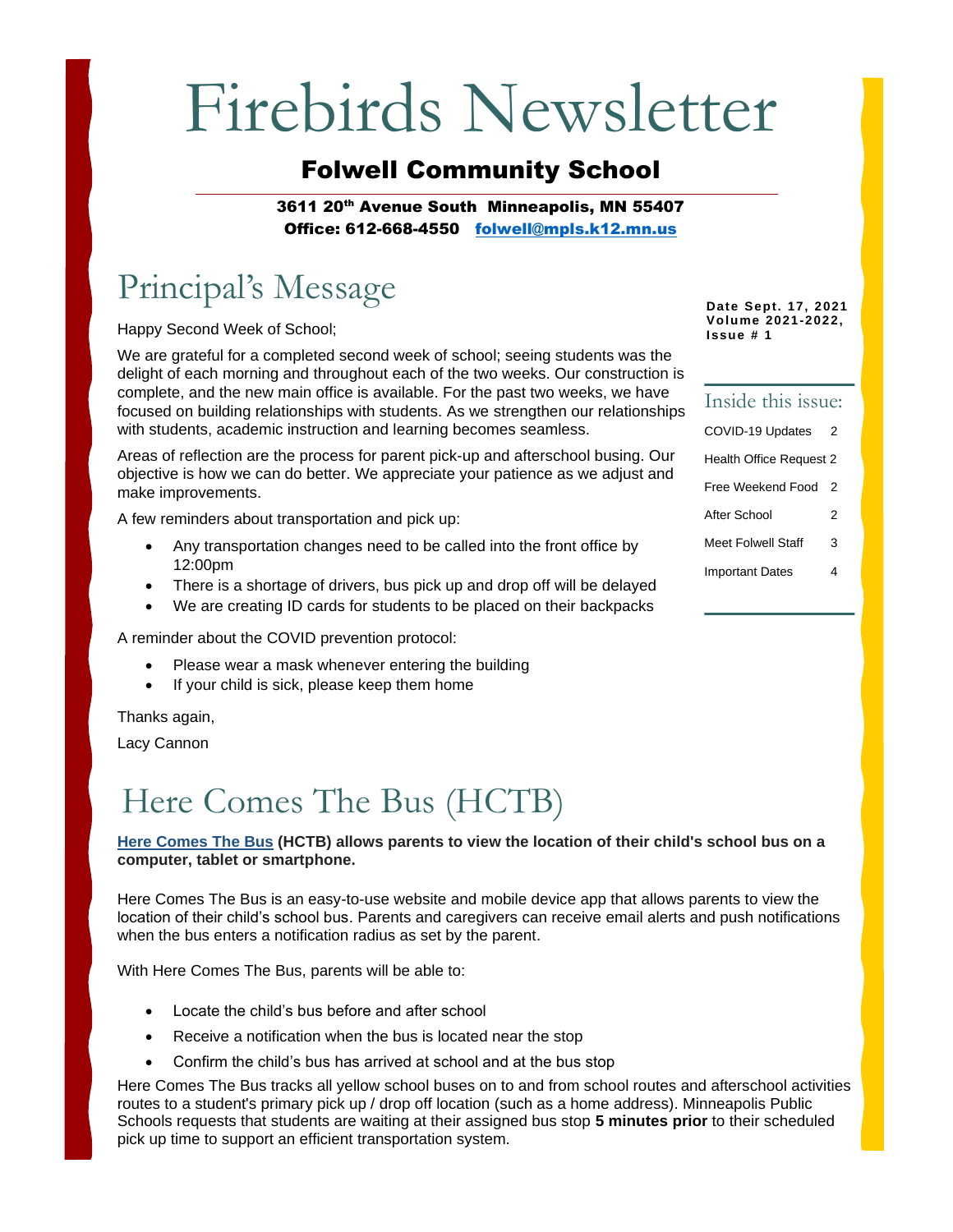### COVID-19 Updates

ILLNESS- To keep our Folwell community safe we are asking that families do a daily health screening to make sure students are well enough to be at school. If your child has ANY symptoms of illness please keep them home and notify the school they will be gone due to symptoms of illness and we will excuse them. If you are ever not sure whether to keep you student home, please contact the health office at 612-668-4558.

For any known case of COVID-19, the school health office and administration will be working with the Department of Health to identify close contacts in the building. Parents will be notified if their student is a close contact and will need to quarantine.

TESTING- The Minnesota Department of Health recommends regular testing for ALL students returning to school (but not required). We have many COVID-19 test kits available for students and families at Folwell. If you are interested in getting a test kit for your student please contact the health office at 612-668-4558 or [Rachael.popp@mpls.k12.mn.us.](mailto:Rachael.popp@mpls.k12.mn.us) Otherwise there are many testing locations around the area. For more information about testing/testing locations please see- [https://mn.gov/covid19/get-tested/.](https://mn.gov/covid19/get-tested/)

VACCINES- Although our students are not able to get vaccinated for COVID-19 yet, it is still very important for all eligible members of our Folwell community to get vaccinated to help stop the spread. For more information about the COVID-19 vaccine and information about the safety of the vaccine please visit [https://www.health.state.mn.us/diseases/coronavirus/vaccine/basics.html#safe.](https://www.health.state.mn.us/diseases/coronavirus/vaccine/basics.html#safe)

For those interested in getting vaccinated you can find your free vaccine herehttps://mn.gov/covid19/vaccine/find-vaccine/locations/index.jsp.

For more information about COVID-19 protocol being followed at school please visit [https://mpls.k12.mn.us/covid\\_safety.](https://mpls.k12.mn.us/covid_safety)

### Health Office Request

If your child is in K-2, please consider sending a change of clothing with your child. These clothes can be stored in the child's locker and used when primary clothes become wet or soiled.

### Free Weekend Food

Again, this year Folwell will be participating in the Every Meal (formerly Sheridan Story) Free Weekend Food program. Families can sign up to receive a free bag of food every Friday. There are no qualification requirements and your family's privacy is protected. Families may select from five different bag types including; East African, Latino and Southeast Asian. If you would like to participate in this program, please complete the form in the attached Every Meal brochure and return to school. We expect food delivery to start in early October.

Questions? Contact: [miriam.maples@mpls.k12.mn.us](mailto:miriam.maples@mpls.k12.mn.us) or 612.668.4592

### Join Us in After School at Folwell

Make new friends and learn something new in classes like GEMS/GISE Robotics, dance, sports, arts & crafts, and more! Classes will begin the week of October 11<sup>th</sup>. To complete the online registration, scan the QR code or visit this [website.](https://forms.gle/4Ys9uYmd6PX3jMkY7) A paper registration will be sent home with students, as well. Class sizes are limited, a letters with students' schedules will be sent home to confirm enrollment. Questions? Contact [alicia.robey@mpls.k12.mn.us](mailto:alicia.robey@mpls.k12.mn.us) or 612.668.4590

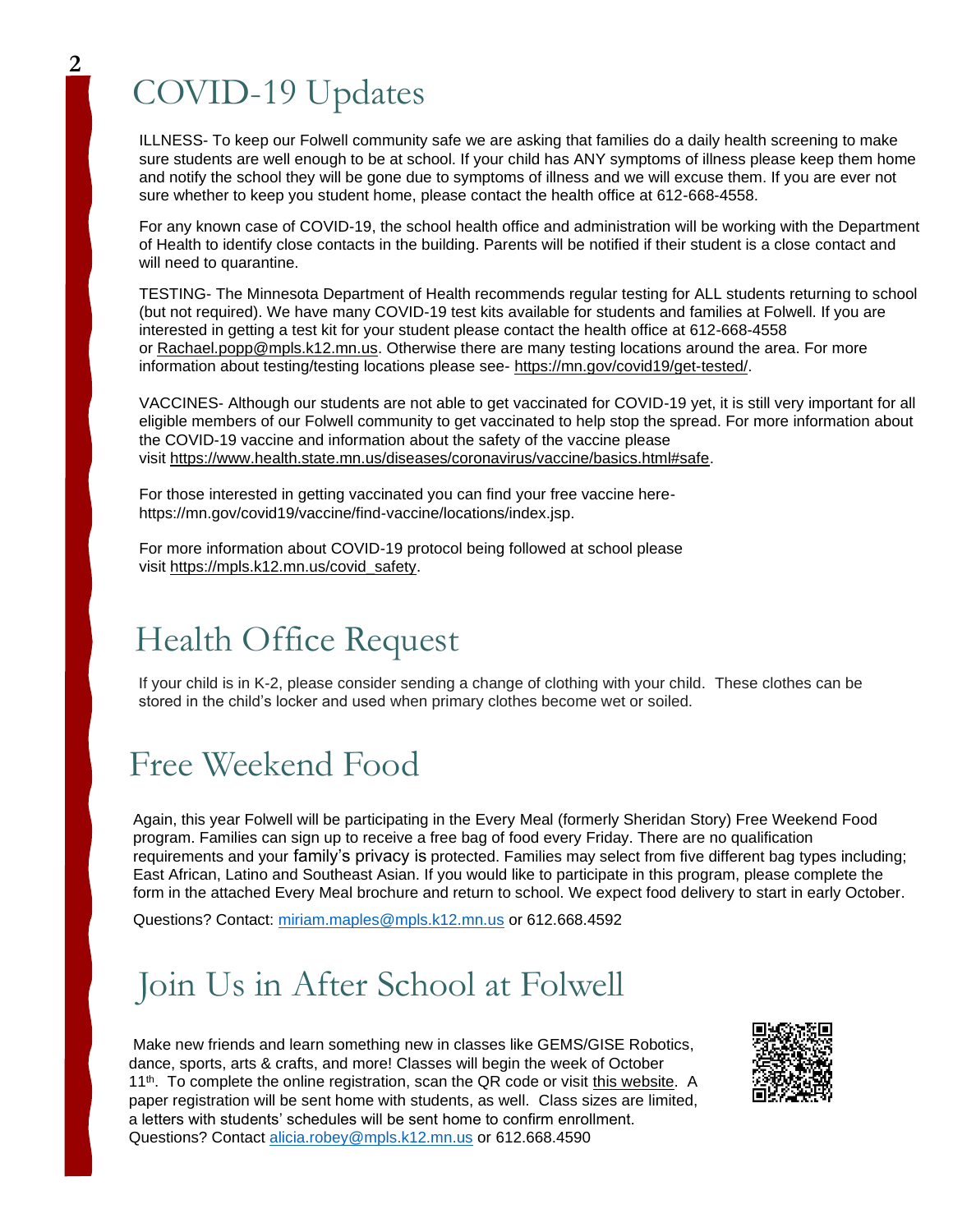### Meet Folwell Staff

My name is **Abdullahi Aden** and I have my dream job at Folwell. I am the **Bilingual School Counselor** for K-3-5th graders. I was born in Somalia and grew up there until the age of 14 when the civil war broke out. I fled to Kenya with my family, and I became a refugee there. I lived in a refugee camp until I got the opportunity to move to the U.S in 2001. I attended college at MCTC for my Associates degree and Metro State University for my bachelor's degree in business. I received my master's degree in school counseling from the University of Wisconsin, River Falls. Prior to joining Folwell I worked at Armatage elementary for 8 years as a Bilingual Program Assistant. I live with my wife and four young children in Apple Valley.

In both my personal and professional life advocating, educating, and fighting for equity and justice is at my core. I am constantly growing and learning how to confront and challenge not only others' biases and privilege, but also my own. I believe as educators it is our responsibility to provide the time and space for our kids to learn and talk about race, identity, acceptance, and tolerance. We have a lot of work to do and all of our kids deserve a chance so that our systems don't just work for some students, but all students. I strive to help your children in three broad Domains; academic, career, & social emotional development.

I can be reached at 612-668-4561 or [Abdullahi.Aden@mpls.k12.mn.us](mailto:Abdullahi.Aden@mpls.k12.mn.us)

My name is **Miriam Maples** and I am your **Family & Community Liaison**. This is my first year at Folwell and I'm looking forward to getting to know your family. My roles will include facilitating communication between families and school staff, supporting family involvement in children's education, assisting families with accessing community resources and hosting family events. I would love to meet you so please stop by the Family Engagement Space in room 154.

I can be reached at 612-668-4592 or [Miriam.maples@mpls.k12.mn.us](mailto:Miriam.maples@mpls.k12.mn.us)

My name is **Rachael Popp**, this is my second year as **School Nurse** at Fowell. I'm happy to be back! In the Folwell Health Office we work with students, families and staff to ensure the safety and wellbeing of ALL students. Healthy students make for better learners. For any concerns about your student's health, safety or wellbeing at school please contact the Folwell Health Office. This includes any need for medication (as needed and/or daily) or specialized treatments at school. I am also part of the COVID-19 safety team at Folwell, for any concerns about COVID-19 please reach out as well. I look forward to working with you and your wonderful students this year!

I can be reached at 612-668-4558 (main phone) or 507-312-9669 (can text this number) or [Rachael.popp@mpls.k12.mn.us](mailto:Rachael.popp@mpls.k12.mn.us)